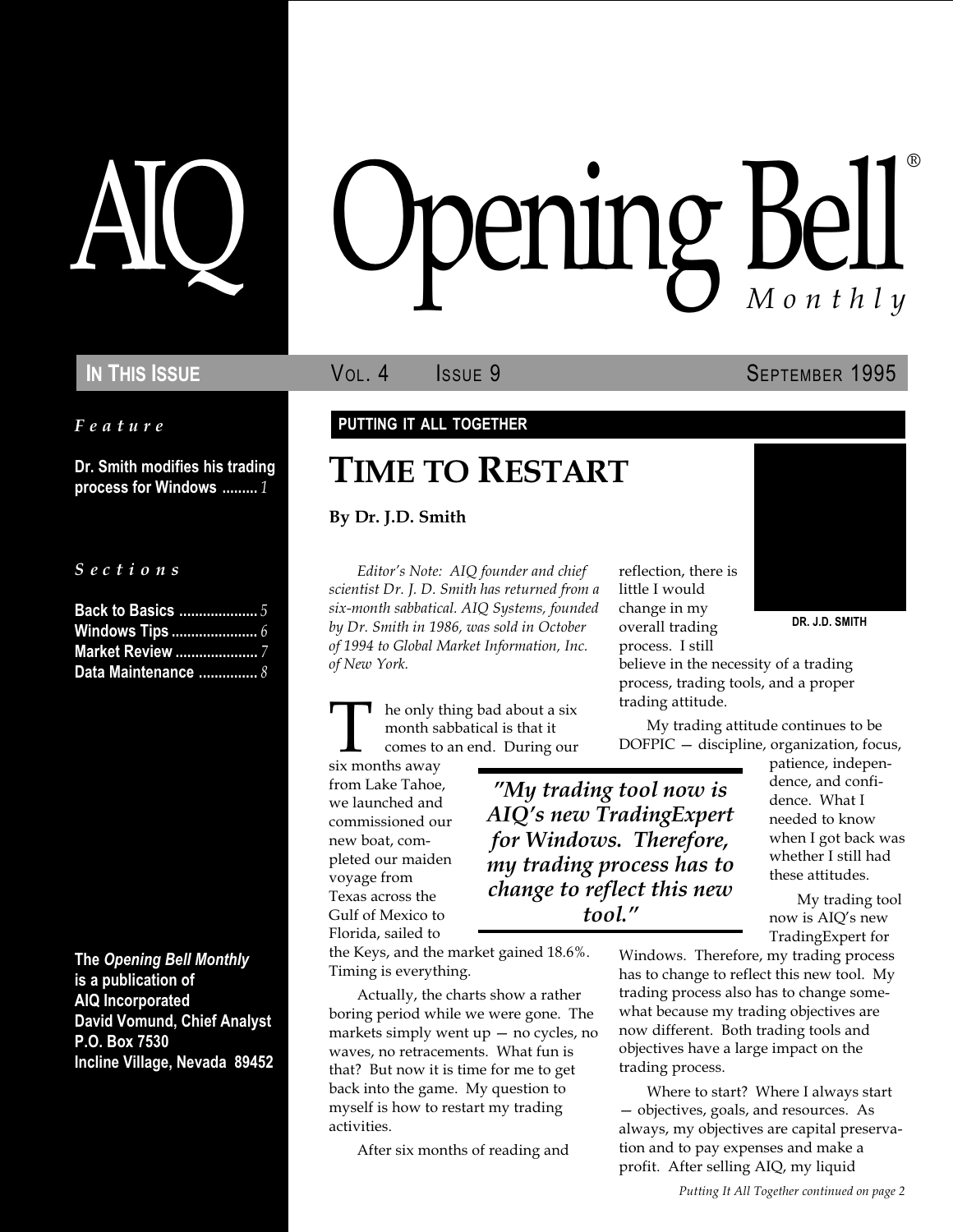### PUTTING IT ALL TOGETHER continued ...

resources have increased, but on the other hand at this stage of my life I don't want to start another company. That means that capital appreciation outside of the market is limited for me. The result is more trading resources but increased importance of capital preservation. I now also have more time to trade. Taking all into consideration, the major phases of my trading process have not changed, but details will.

As to my trading attitudes... discipline is no problem. I am pretty good at that. Organization  $-$  some changes are needed here to reflect the new flexibility in TradingExpert for Windows. Focus  $-$  because of my trading objectives, I think there will be more focus on mutual funds and a little less on stocks. Patience - I will certainly wait until I once again have a feel for the waves and currents of the market before I jump in. Independence - I have not subscribed to any newspapers since I returned. No Wall Street Journal, no Investor's Business Daily, and no quote machine. All I have is daily high, low, close, and volume and I

have always said that's enough. Confidence – none. I will paper trade until I regain confidence. How long will it take? We'll see.

Now to consider my new trading tool, TradingExpert for Windows. At first, I was uncomfortable with this

### PLEASE SEND CORRESPONDENCE TO:

Opening Bell Monthly G.R. Barbor, Editor P.O. Box 7530 Incline Village, NV 89452

AIQ Opening Bell Monthly does not intend to make trading recommendations, nor do we publish, keep or claim any track records. It is designed as a serious tool to aid investors in their trading decisions through the use of AIQ software and an increased familiarity with technical indicators and trading strategies. AIQ reserves the right to use or edit submissions.

For subscription information, phone 1-800-332-2999 or 1-702-831-2999.

© 1993-1995, AIQ Systems

new system. I spent ten years using TES and its older cousins in DOS. My expert system knowledge base and inference engine are from the DOS product, but I had little to do with the software technology for WINTES, the Windows



version of TradingExpert. Also, the DOS version had a number of handy features that I used that are now missing. In addition, I was comfortable with the DOS screen  $-$  it was familiar to me and I could read it with ease. But, I gave the new WINTES a shot.

What has impressed me the most is the flexibility built into AIQ's new TradingExpert for Windows. The system can be configured exactly to fit my trading process, and I can modify my process logs to facilitate easy and fast completion of my daily trading process.

**Figure 1** is a screen of the new Indicator Library from WINTES. To get this screen, I simply press the

command buttons for Chart/Settings/ Indicator Library/ Charting. Not only can I now select the particular indicators that I want displayed, but I can control the order in which they appear on my charts.

Notice

that the order of the indicators that I selected, which are displayed in the lower right list box in Figure 1, is the same as the order of the indicators on my manual Market Log shown in Figure 2.

In review, I introduced the Market Log three years ago for the duo purpose of determining market direction and building a list of technically attractive stocks to draw from when looking for new positions. Although the Market Log has been computerized, I still strongly believe that the active participation derived from filling out a manual Log by hand is very important and I continue to fill out my log by hand. I configured TradingExpert for

|                 |                                  | <b>AIO Reports</b>           |     |                         |     |              |     |                     | <u>Figure 3</u> | <b>FEE</b> |  |
|-----------------|----------------------------------|------------------------------|-----|-------------------------|-----|--------------|-----|---------------------|-----------------|------------|--|
| <b>Reports</b>  | Settings view Generate           | Help                         |     |                         |     |              |     |                     |                 |            |  |
| ņ,              | DIA DIA I<br>Oiteán              | Chart   Menu                 |     |                         |     |              |     |                     |                 |            |  |
| u               |                                  | Daily Group Analysis 8/18/95 |     |                         |     |              |     |                     |                 | . L        |  |
| Score $87 - 13$ | Delta 74+ 26- Ave Delta 10+ 5-   |                              |     |                         |     |              |     |                     |                 |            |  |
| Symbol          | Group                            | T\$                          | DTS | <b>DUD</b>              |     |              |     | upă de ando de info |                 |            |  |
| 35874           | Office Equipment                 | 100                          | 5   | $\overline{\mathbf{z}}$ | 100 | 33           | 100 | 100                 | 66              |            |  |
| 35746           | Seniconductor & Related          | 100                          | п   | T                       | 100 | 42           | 100 | 71                  | $\overline{57}$ |            |  |
| 35714           | Computers II Information         | 100                          | п   | Б                       | 83  | 66           | 100 | B6                  | R3              |            |  |
| <b>2300A</b>    | Clothing I: Fabrics              | 100                          | ٦   | 3                       | 100 | 33           | 66  | 66                  | 100             |            |  |
| 73904           | Diversified Technology           | 100                          | 26  |                         | 100 | $\eta$       | 100 | 100                 | 100             |            |  |
| 7370A           | Soltware I: Processing           | 100                          | 6   | Б                       | 100 | 41           | 80  | 100                 | BD              |            |  |
| 7816A           | Recreation, Entertainment        | 100                          | 7   | z                       | 50  | 50           | 100 | 100                 | 50              |            |  |
| 10426           | Metalo, Precious                 | 100                          |     | B                       | 100 | ऊ            | 75  | 62                  | RT              |            |  |
| 37134           | Heavy Machinery                  | 100                          | σ   |                         | 100 | $\eta$       | 33  | 66                  | 100             |            |  |
| 59994           | Retailers, Specialty             | 100                          | z   | d                       | 100 | 50           | 75  | 100                 | 75              |            |  |
| 63326           | Insurance, Property & Casualty   | 100                          | O   | a.                      | 100 | 50           | 100 | 75                  | 75              |            |  |
| 49004           | Communications                   | 100                          | 5   | a.                      | 100 | 75           | 75  | 75                  | 50              |            |  |
| 30856           | Household Products (Non-Durable) | 100                          |     | $\overline{\mathbf{3}}$ | 100 | 66           | 66  | 所                   | 跖               |            |  |
| 44914           | Maine Transportation             | 100                          | Z   | <b>a</b>                | 66  | $\mathbf{u}$ | 33  | 所                   | 跖               |            |  |
| <b>B000A</b>    | Health Care, Providers           | 100                          |     | Б                       | 80  | R0           | R0  | 80                  | FD              |            |  |
| 39486           | Other Recreation                 | 100                          | O   | ż                       | 100 | 50           | 100 | 100                 | $\overline{D}$  |            |  |
| 33344           | Akaninum                         | 89                           | ā   | Б                       | 100 | 40           | 60  | 80                  | BD              |            |  |
|                 |                                  |                              |     |                         |     |              |     |                     |                 |            |  |
| Form View       |                                  |                              |     |                         |     |              |     |                     | <b>NUM</b>      |            |  |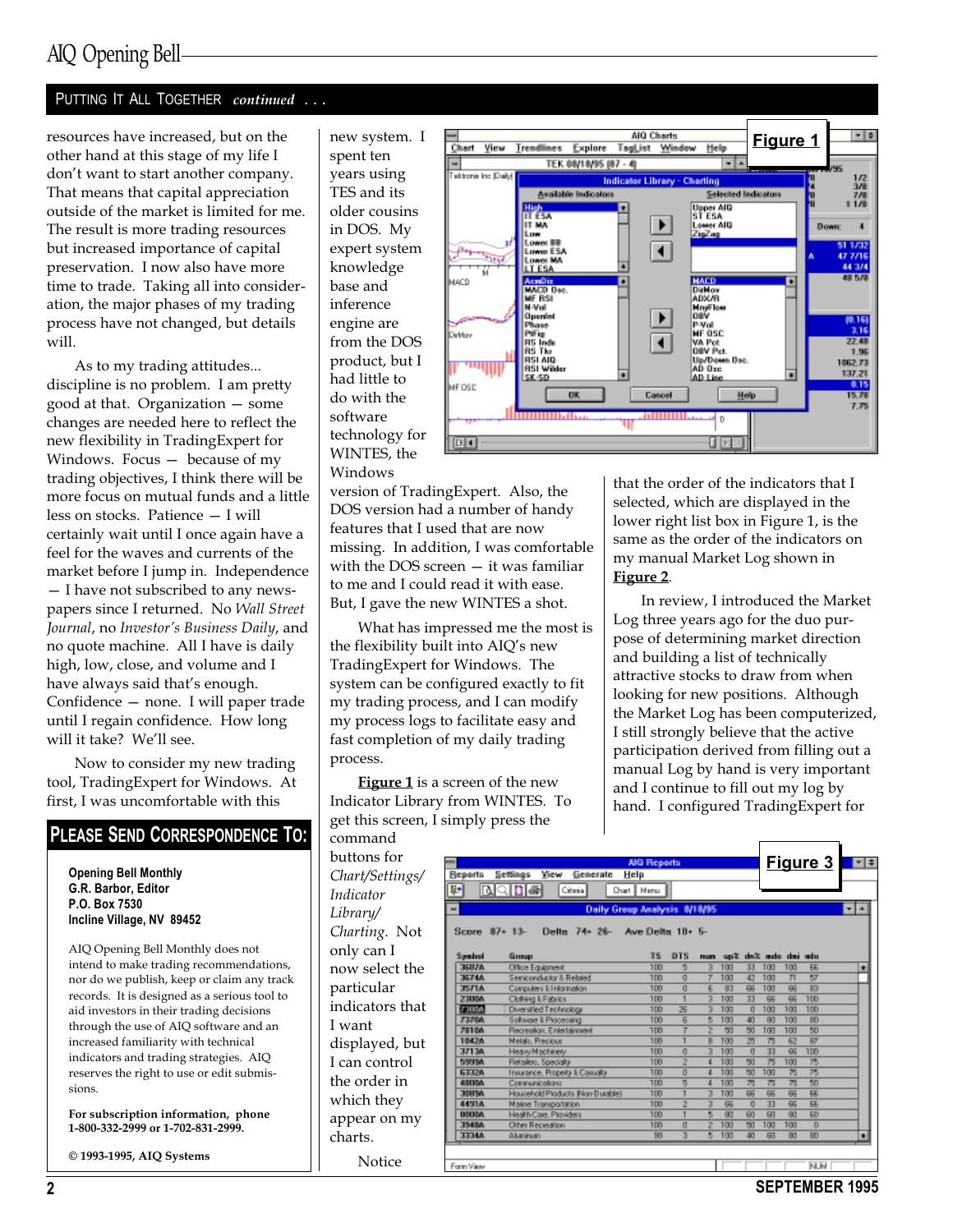#### PUTTING IT ALL TOGETHER continued . . .

Windows and modified my manual Market Log to correspond to each other.

Another Windows feature that I have come to count on is the control of the market indicators on the Market Chart. I can now display those that I want to see easily and automatically.

The new list building capability within WINTES is truly wonderful. I can keep individual Tag Lists for the long side and for the short side, and I have created a daily action list. Being able to quickly and easily display charts from one list while I am building another list provides incredible flexibility in developing a trading process.

There are also some wonderful new reports in the Windows system. The one I am particularly impressed with right now is the Price/Volume Divergence Report. As you can see from my Market Log in **Figure 2**, I have added this report (pvd) to my daily list of reports to examine for stock ideas.

My favorite report, however, is still the Daily Group Analysis Report. The Windows version of this report is shown in **Figure 3**. I can now limit this report to a specific group/sector pyramid. I use the AIQ Group/Sector Pyramid for reporting and for stock trading. The result is a group report where opportunities jump out and slap you in the face.

Look five rows down in Figure 3. Here is a group (Diversified Technology) that has a Trend Score (TS) of 100 and a Delta Trend Score (DTS) of 26; in other words, this is the first day that this group made the top section of the list. Reading the data items from left to right, there are three stocks in the group (num) and all three stocks have had up Expert Ratings (up% 100). Not only that, none of them had down Expert Ratings (dn% 0), and all three stocks have increasing MACDI (mdo 100), increasing Directional Movement (dmi 100), and increasing Money Flow (mfo 100). It's hard not to take a look at a group like this.

One of the three stocks in the Diversified Technology group is shown

| Date -                                                    |                                                                                                                      |                                                   | MTWTF                               |                                                                                                                                                                                                                                                                                                                                                                                                                                                                                 |                                           | Time : PA ( ) DJIA . d                           |                                    |                                      |                        |                                                                                                                                                                                                                                                                                                                                                                                                                       |                                               |                          |
|-----------------------------------------------------------|----------------------------------------------------------------------------------------------------------------------|---------------------------------------------------|-------------------------------------|---------------------------------------------------------------------------------------------------------------------------------------------------------------------------------------------------------------------------------------------------------------------------------------------------------------------------------------------------------------------------------------------------------------------------------------------------------------------------------|-------------------------------------------|--------------------------------------------------|------------------------------------|--------------------------------------|------------------------|-----------------------------------------------------------------------------------------------------------------------------------------------------------------------------------------------------------------------------------------------------------------------------------------------------------------------------------------------------------------------------------------------------------------------|-----------------------------------------------|--------------------------|
| ER                                                        |                                                                                                                      |                                                   |                                     |                                                                                                                                                                                                                                                                                                                                                                                                                                                                                 |                                           |                                                  | SP                                 |                                      |                        | $\frac{1}{1-\frac{1}{1-\frac{1}{1-\frac{1}{1-\frac{1}{1-\frac{1}{1-\frac{1}{1-\frac{1}{1-\frac{1}{1-\frac{1}{1-\frac{1}{1-\frac{1}{1-\frac{1}{1-\frac{1}{1-\frac{1}{1-\frac{1}{1-\frac{1}{1-\frac{1}{1-\frac{1}{1-\frac{1}{1-\frac{1}{1-\frac{1}{1-\frac{1}{1-\frac{1}{1-\frac{1}{1-\frac{1}{1-\frac{1}{1-\frac{1}{1-\frac{1}{1-\frac{1}{1-\frac{1}{1-\frac{1}{1-\frac{1}{1-\frac{1}{1-\frac{1}{1-\frac{1}{1-\frac{1$ |                                               |                          |
| WAL                                                       |                                                                                                                      |                                                   |                                     |                                                                                                                                                                                                                                                                                                                                                                                                                                                                                 |                                           | Group Score                                      |                                    |                                      |                        |                                                                                                                                                                                                                                                                                                                                                                                                                       | d                                             |                          |
| stop ( )                                                  |                                                                                                                      |                                                   |                                     | $p$ -index () wal () $pvd$ () $tlb$ () $time$ :                                                                                                                                                                                                                                                                                                                                                                                                                                 |                                           |                                                  |                                    |                                      |                        |                                                                                                                                                                                                                                                                                                                                                                                                                       |                                               |                          |
| MARKET                                                    | ū                                                                                                                    | s<br>d                                            |                                     | AIQI                                                                                                                                                                                                                                                                                                                                                                                                                                                                            | d                                         | ſu<br>m<br>ŧ                                     | s                                  | d ]<br>$\mathsf{t}$                  | m                      | S                                                                                                                                                                                                                                                                                                                                                                                                                     | note                                          | $(\star)$                |
| Macdi                                                     | ( ) ( ) ( ) ( ) ( ) ( )                                                                                              |                                                   |                                     | basia                                                                                                                                                                                                                                                                                                                                                                                                                                                                           | ( ) ( ) ( )                               | $\lambda$<br>$\left($                            | (<br>$)$ (                         |                                      | ( ) ( ) ( ) ( )        |                                                                                                                                                                                                                                                                                                                                                                                                                       | $\left( \begin{array}{c} \end{array} \right)$ |                          |
| DirMov                                                    | $\left($<br>$\lambda$<br>$\left($                                                                                    | $\overline{(\ }$<br>$\lambda$<br>$\overline{ }$   | $\lambda$<br>$\lambda$              | cycla                                                                                                                                                                                                                                                                                                                                                                                                                                                                           | $\lambda$<br>$\left($<br>$\overline{(\ }$ | $\lambda$                                        | $\lambda$<br>$\lambda$             | $\lambda$<br>$\lambda$               | $\overline{(\ }$<br>(  | $\lambda$                                                                                                                                                                                                                                                                                                                                                                                                             |                                               | $\left($                 |
| $\text{Adx/R}$                                            | €.                                                                                                                   |                                                   |                                     | finaa                                                                                                                                                                                                                                                                                                                                                                                                                                                                           |                                           |                                                  |                                    |                                      |                        |                                                                                                                                                                                                                                                                                                                                                                                                                       |                                               |                          |
| MnyFlw                                                    | $\left($                                                                                                             |                                                   | $\lambda$                           | fooda                                                                                                                                                                                                                                                                                                                                                                                                                                                                           | $\left($                                  |                                                  |                                    |                                      |                        |                                                                                                                                                                                                                                                                                                                                                                                                                       |                                               |                          |
| OBV                                                       | $\overline{(}$                                                                                                       |                                                   | $\lambda$                           | heala                                                                                                                                                                                                                                                                                                                                                                                                                                                                           |                                           |                                                  |                                    |                                      |                        |                                                                                                                                                                                                                                                                                                                                                                                                                       |                                               |                          |
| $P-Vo1$                                                   | $\left($                                                                                                             |                                                   | $\lambda$                           | indla                                                                                                                                                                                                                                                                                                                                                                                                                                                                           |                                           |                                                  |                                    |                                      |                        |                                                                                                                                                                                                                                                                                                                                                                                                                       |                                               |                          |
| MF Osc                                                    | $\left($                                                                                                             |                                                   |                                     | insra                                                                                                                                                                                                                                                                                                                                                                                                                                                                           | $\left($                                  |                                                  |                                    |                                      |                        |                                                                                                                                                                                                                                                                                                                                                                                                                       |                                               |                          |
| VA pct                                                    | $\left($                                                                                                             |                                                   | $\lambda$                           | leisa                                                                                                                                                                                                                                                                                                                                                                                                                                                                           | $\left($                                  |                                                  |                                    |                                      |                        |                                                                                                                                                                                                                                                                                                                                                                                                                       |                                               |                          |
| OBVpct                                                    | €.                                                                                                                   |                                                   |                                     | metaa                                                                                                                                                                                                                                                                                                                                                                                                                                                                           | $\left($                                  |                                                  |                                    |                                      |                        |                                                                                                                                                                                                                                                                                                                                                                                                                       |                                               |                          |
| UD Osc                                                    | $\left($                                                                                                             |                                                   | $\lambda$                           | misca                                                                                                                                                                                                                                                                                                                                                                                                                                                                           | $\left($                                  |                                                  |                                    |                                      |                        |                                                                                                                                                                                                                                                                                                                                                                                                                       |                                               |                          |
| AD Osc<br>AD Lin                                          | $\left($                                                                                                             |                                                   | $\lambda$                           | oilsa<br>retaa                                                                                                                                                                                                                                                                                                                                                                                                                                                                  |                                           |                                                  |                                    |                                      |                        |                                                                                                                                                                                                                                                                                                                                                                                                                       |                                               |                          |
| AD Ind                                                    | $\left($<br>$\left($<br>$\lambda$<br>$\overline{ }$                                                                  |                                                   | $\lambda$<br>$\lambda$<br>$\lambda$ | techa                                                                                                                                                                                                                                                                                                                                                                                                                                                                           | $\overline{ }$<br>$( )$ (                 |                                                  | $\lambda$<br>$\lambda$             | $\lambda$<br>$\lambda$<br>$\sqrt{ }$ |                        | $\lambda$                                                                                                                                                                                                                                                                                                                                                                                                             |                                               |                          |
| SumInd                                                    | $\left($<br>$\lambda$<br>$\overline{ }$<br>$\lambda$                                                                 | $\lambda$<br>$\overline{(\ }$<br>$\overline{(\ }$ | ( )                                 | trana                                                                                                                                                                                                                                                                                                                                                                                                                                                                           | ( ) ( )                                   | $\lambda$<br>$\overline{(\ }$<br>$\rightarrow$ ( | (<br>$\lambda$<br>$\overline{(\ }$ | (                                    | $\left($<br>$\lambda$  | $\lambda$                                                                                                                                                                                                                                                                                                                                                                                                             |                                               |                          |
| HI/LO                                                     | $( )$ (                                                                                                              |                                                   | $)$ ( ) ( )                         | utila                                                                                                                                                                                                                                                                                                                                                                                                                                                                           |                                           | ( ) ( ) ( ) ( ) ( ) ( )                          | (                                  | $)$ ( ) (                            | $)$ (                  |                                                                                                                                                                                                                                                                                                                                                                                                                       |                                               |                          |
|                                                           |                                                                                                                      |                                                   |                                     | totals                                                                                                                                                                                                                                                                                                                                                                                                                                                                          |                                           |                                                  |                                    |                                      |                        |                                                                                                                                                                                                                                                                                                                                                                                                                       |                                               |                          |
|                                                           |                                                                                                                      |                                                   |                                     | Prognostication: strong up() up()<br>________________                                                                                                                                                                                                                                                                                                                                                                                                                           |                                           |                                                  |                                    |                                      |                        |                                                                                                                                                                                                                                                                                                                                                                                                                       | down() strong down()<br>__ initial            |                          |
|                                                           |                                                                                                                      |                                                   |                                     | pos stop balance mkt val                                                                                                                                                                                                                                                                                                                                                                                                                                                        |                                           |                                                  | open%<br>$\frac{1}{2}$             |                                      |                        | closed%                                                                                                                                                                                                                                                                                                                                                                                                               |                                               | total%                   |
|                                                           | (*) sector group stock                                                                                               |                                                   |                                     | l price x d m                                                                                                                                                                                                                                                                                                                                                                                                                                                                   |                                           |                                                  | t [u                               | s                                    | d] t                   | $\mathop{\mathrm{m}}$                                                                                                                                                                                                                                                                                                                                                                                                 | s                                             | exit roi                 |
| $\overline{(\ }$                                          |                                                                                                                      |                                                   |                                     |                                                                                                                                                                                                                                                                                                                                                                                                                                                                                 |                                           |                                                  |                                    | ) ( ) (                              | (                      | $)$ ( ) ( )                                                                                                                                                                                                                                                                                                                                                                                                           |                                               |                          |
|                                                           |                                                                                                                      |                                                   |                                     | $\left(\begin{array}{ccc} 1 \end{array}\right)$ and $\left(\begin{array}{ccc} 1 \end{array}\right)$ and $\left(\begin{array}{ccc} 1 \end{array}\right)$ and $\left(\begin{array}{ccc} 1 \end{array}\right)$ and $\left(\begin{array}{ccc} 1 \end{array}\right)$ and $\left(\begin{array}{ccc} 1 \end{array}\right)$ and $\left(\begin{array}{ccc} 1 \end{array}\right)$ and $\left(\begin{array}{ccc} 1 \end{array}\right)$ and $\left(\begin{array}{ccc} 1 \end{array}\right)$ |                                           | ( )<br>$\left($<br>$\lambda$                     | $\lambda$<br>$\lambda$             |                                      | $\lambda$<br>$\lambda$ |                                                                                                                                                                                                                                                                                                                                                                                                                       | $\rightarrow$                                 |                          |
| (                                                         |                                                                                                                      |                                                   |                                     | $\left($<br>$\lambda$<br>$\frac{1}{1}$                                                                                                                                                                                                                                                                                                                                                                                                                                          |                                           | $\left($                                         |                                    |                                      |                        |                                                                                                                                                                                                                                                                                                                                                                                                                       |                                               |                          |
| $\overline{(\ }$                                          | فستنفث فتحتب فيعتب                                                                                                   |                                                   |                                     | $\left($<br>______ ____<br>$\lambda$                                                                                                                                                                                                                                                                                                                                                                                                                                            |                                           | $\left($<br>$\rightarrow$                        |                                    |                                      |                        |                                                                                                                                                                                                                                                                                                                                                                                                                       |                                               | $\overline{\phantom{a}}$ |
| $\overline{ }$                                            | <u> 1999 - Alban Alban III, primeira populației de la primeira primeira primeira primeira primeira primeira prim</u> |                                                   |                                     | $\left($<br>$\lambda$                                                                                                                                                                                                                                                                                                                                                                                                                                                           |                                           | $\overline{(}$<br>$\lambda$<br>$\overline{(}$    |                                    |                                      | $\lambda$              |                                                                                                                                                                                                                                                                                                                                                                                                                       |                                               |                          |
| $\overline{(\ }$                                          | <u> 1999 - Johann Barbara, martxa</u>                                                                                |                                                   |                                     | $\left($                                                                                                                                                                                                                                                                                                                                                                                                                                                                        | المستنب المستنب                           |                                                  |                                    |                                      |                        |                                                                                                                                                                                                                                                                                                                                                                                                                       |                                               |                          |
| (                                                         | فستستنفذ المستنفية المستنفذ                                                                                          |                                                   |                                     | $\left($                                                                                                                                                                                                                                                                                                                                                                                                                                                                        |                                           | $\overline{\phantom{a}}$                         |                                    |                                      |                        |                                                                                                                                                                                                                                                                                                                                                                                                                       |                                               | $\overline{\phantom{a}}$ |
| $\overline{(}$                                            | <u> 1999 - Jan James Jan Jan Jan</u>                                                                                 |                                                   | $\overline{ }$                      |                                                                                                                                                                                                                                                                                                                                                                                                                                                                                 |                                           |                                                  |                                    |                                      |                        |                                                                                                                                                                                                                                                                                                                                                                                                                       |                                               |                          |
| (                                                         | <u> 1989 - John Stone, amerikansk politiker</u>                                                                      |                                                   | $\overline{(}$                      |                                                                                                                                                                                                                                                                                                                                                                                                                                                                                 |                                           |                                                  |                                    |                                      |                        |                                                                                                                                                                                                                                                                                                                                                                                                                       |                                               |                          |
| (                                                         | _____ _____ ____                                                                                                     |                                                   | $\overline{(\ }$                    | $\lambda$<br>$\lambda$                                                                                                                                                                                                                                                                                                                                                                                                                                                          |                                           | (<br>$\overline{ }$                              |                                    |                                      |                        |                                                                                                                                                                                                                                                                                                                                                                                                                       |                                               |                          |
| $\overline{(}$                                            | <u> 1989 - Andrea Andre</u>                                                                                          |                                                   | $\overline{(}$                      | $\left($                                                                                                                                                                                                                                                                                                                                                                                                                                                                        |                                           |                                                  |                                    |                                      |                        |                                                                                                                                                                                                                                                                                                                                                                                                                       |                                               |                          |
| $\overline{(\ }$<br>(                                     | <u> 1989 - John Harrison, mars eta indian eta indian error</u>                                                       |                                                   |                                     | <u> 1999 - Andre</u><br>$\left($                                                                                                                                                                                                                                                                                                                                                                                                                                                |                                           | ( )<br>$\overline{ }$<br>$\lambda$               |                                    |                                      |                        |                                                                                                                                                                                                                                                                                                                                                                                                                       |                                               |                          |
| why?<br>Trading Account:<br>$\overline{(\ }$<br>$\lambda$ | <u> 1989 - Johann John Harry Harry Harry Harry Harry Harry Harry Harry Harry Harry Harry Harry Harry Harry Harry</u> |                                                   |                                     | ) ______ ____<br>$\left($<br>) ______ ____                                                                                                                                                                                                                                                                                                                                                                                                                                      |                                           | ( )<br>$\lambda$                                 |                                    |                                      |                        |                                                                                                                                                                                                                                                                                                                                                                                                                       |                                               |                          |
| $\overline{(\ }$                                          |                                                                                                                      |                                                   |                                     |                                                                                                                                                                                                                                                                                                                                                                                                                                                                                 |                                           | ( ) ( ) ( ) ( ) ( )                              |                                    | $)$ (<br>$)$ (                       | $)$ (                  | $)$ (                                                                                                                                                                                                                                                                                                                                                                                                                 |                                               |                          |
| $\overline{(\ }$                                          |                                                                                                                      |                                                   |                                     | $\left( \begin{array}{c} 0 \end{array} \right) \begin{array}{c} \begin{array}{c} \begin{array}{c} \end{array} \\ \end{array}$                                                                                                                                                                                                                                                                                                                                                   |                                           |                                                  |                                    |                                      |                        |                                                                                                                                                                                                                                                                                                                                                                                                                       |                                               |                          |
| why?                                                      |                                                                                                                      |                                                   |                                     | one week review: market high                                                                                                                                                                                                                                                                                                                                                                                                                                                    |                                           |                                                  |                                    |                                      |                        | low                                                                                                                                                                                                                                                                                                                                                                                                                   |                                               |                          |

in **Figure 4** (page 4), Tektronix Inc. The Market Date for the chart is August 18, 1995. Five market days before (08/11/ 95), this stock had a 98 to the upside. On August 18, this signal was confirmed by the indicators. **Figure 4** illustrates another of the new features that I have learned to rely on. That is the capability to display multiple indicators on the screen at the same time. Notice that the list of indicators in the indicator panel on the right side of the chart are those indicators that I

selected for display from the Indicator Library (**Figure 1**). All the other indicators are ones that I do not necessarily want to look at on a daily basis, and I have stored them in the Available Indicators box of the Indicator Library.

So at one quick glance I can see that the Expert Rating has been confirmed by MACD and the Directional Movement Index and that I have

Putting It All Together continued on page 4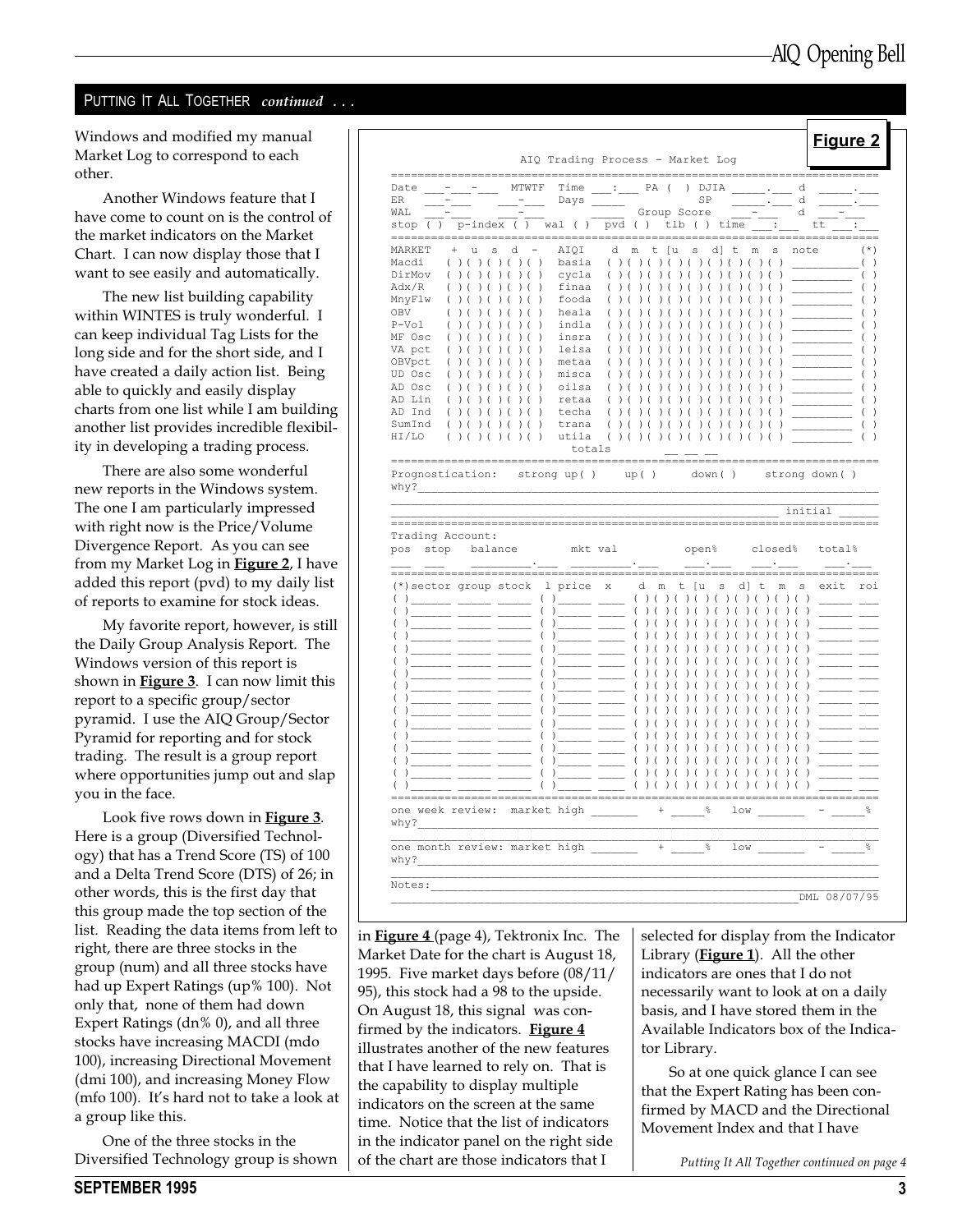### AIQ Opening Bell

### PUTTING IT ALL TOGETHER continued ...

Positive Volume Accumulation (VA Pct) to supply the impetus for an upward price movement.

Drawing trendlines in WINTES is very easy. You can see in Figure 4 that in this particular case there is a good initial stop just below recent lows.

Because of the additional capabilities of the new TradingExpert for Windows, I made some modifications to my manual Market Log (Figure 2). As I noted earlier, I added the Price/ Volume Divergence Report (pvd) to my daily check list, as well as the Trendline Breakout Report (tlb). If a stock on the Price/Volume Divergence Report is already moving, I will add the ticker to the Long or Short List that I continuously keep. Otherwise, I will put trendlines on the price plots of the stocks on the report and wait for break outs. The system's Trendline Breakout Report will tell me when that occurs.

MARKET indicators on my modified log (Figure 2) are evaluated for direction the same as the previous Market Log: up, sideways or down (u s d) with + or - columns used to note up or down movement for two weeks or more. Marking  $X$ 's in the appropriate fields of this section gives a good picture of what the indicators are revealing about the market.

(Note: Detailed explanations of Dr. Smith's Market Log were published in a series of four Opening Bell Monthly articles, August through November, 1993.)

The indicator evaluation of the sectors in AIQ's Group/Sector Pyramid (AIQI) uses my favorite indicators, the same indicators shown in the indicator panel in **Figure 4**. These indicators are:

- $\bullet$  MACD
- DirMov (Directional Movement Index),
- ADX/R (Average Directional Movement)
- MnyFlow (Money Flow)
- OBV (On-Balance Volume),
- P-Vol (Positive Volume),
- MF Osc (Money Flow Oscillator)
- VA Pct (Volume Accumulation Percentage)



### OBV Pct (On-Balance Volume Percentage)

The columns in this AIQI section are organized so that the left side represents bullish evaluations, and the right side bearish evaluations. When I have completed marking  $X$ 's in the appropriate columns, the picture that results clearly shows the status of the sectors. As I fill out the log each market day, I follow each sector as it gains and loses favor within the overall market.

The three center columns of the AIQI matrix [u s d] are used to evaluate the MACD indicator. The direction of the MACD is either up (u)p, (s)ideways, or (d)own.

Directional Movement is used to measure Trend (t), where the t on the left side is bullish and the t on the right side is bearish. The ADX indicator is used to determine the strength of the trend.

Money Flow (m) is evaluated as an average of Money Flow, On-Balance Volume, and Positive Volume. Again, a bullish reading is marked on the left and a bearish reading on the right.

Demand or supply (d or s) is evaluated as an average of Money Flow Oscillator, Volume Accumulation Percentage, and On Balance Volume Percentage.

Below the Prognostication area is a box used to keep a tally on my trading account with data taken directly from the new Profit Manager of TradingExpert for Windows. Below this is the section for top-down evaluation of stocks, starting with the sector, the group, and then the stock itself. The indicator evaluation for stocks is the same as for the sectors above.

Once again, the importance of a manual Market Log was reinforced to me as I attempted to restart my trading. The active participation and detailed evaluation of the indicators rapidly brought the ebb and flow of the market into perspective. The old habits returned. It didn't take very long. The new tools, a modified organized trading process, good attitude  $-$  and very rapidly the confidence to trade. I'm back.  $\blacksquare$ 

Dr. Smith encourages AIQ users to create their own Market Logs to suit individual trading styles. However, you may obtain a full size copy of  $Dr$ . Smith's new Market Log by calling AIQ, 702-831- 2999.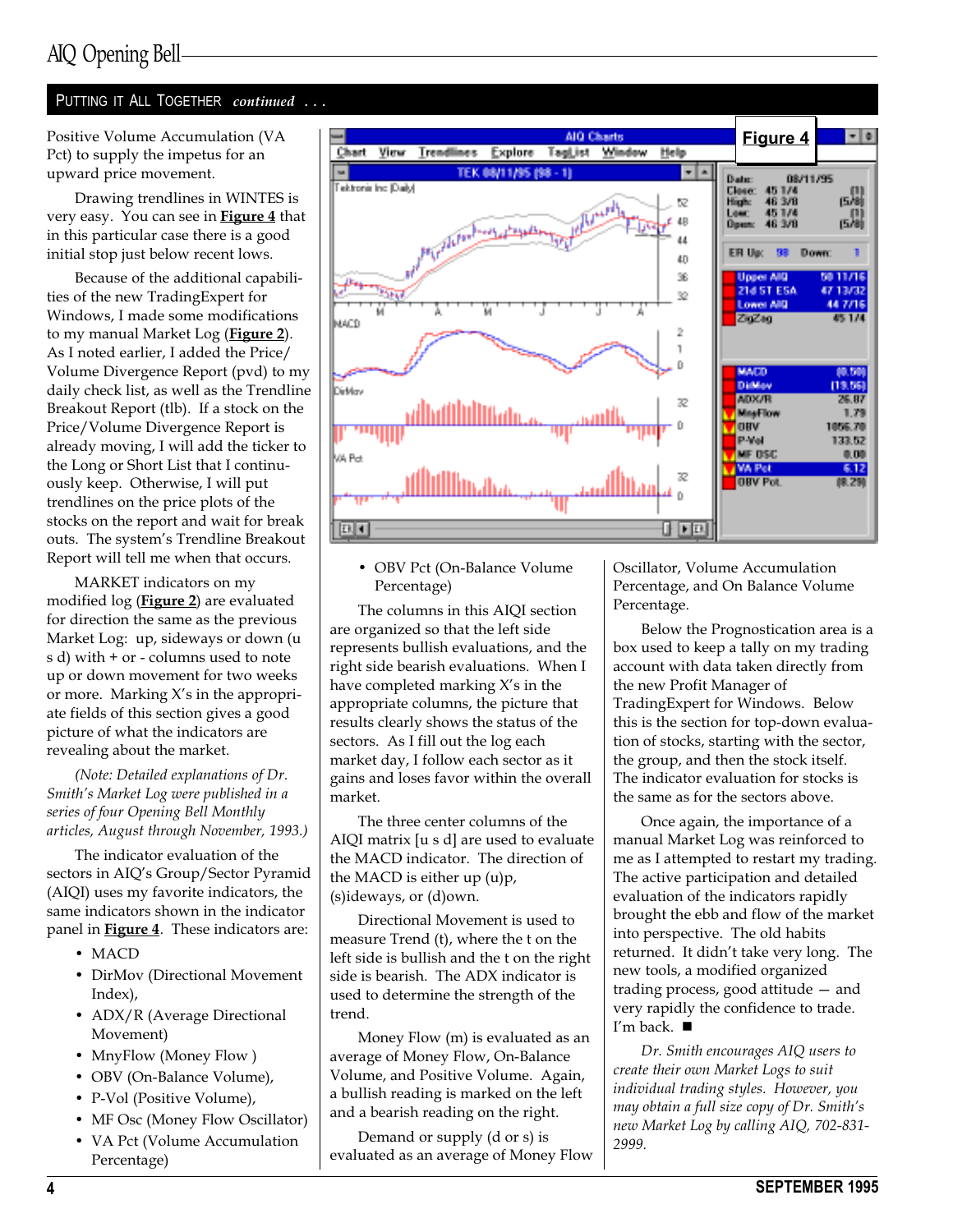### BACK TO BASICS

## USING MARKET TIMING SIGNALS AND INDICATOR READINGS FOR BETTER TRADING

By David Vomund

DAVID VOMUND

s a trader, it is important to<br>constantly be aware of the<br>alert to a change in that direction. constantly be aware of the market's direction and to be alert to a change in that direction. AIQ's market timing Expert Ratings are of vital importance in anticipating changes in market direction. The Expert Rating signals can be very effective, especially if you learn to confirm the signals with indicator readings and chart formations.

It is also important to be aware of which type of stocks, large or small, are outperforming. TradingExpert's Relative Strength analysis capabilities can be useful in determining this.

The TradingExpert for Windows market timing chart is launched by clicking the Market icon (on the Quick Launch Menu or Charts toolbar). By default, charts of the Dow Jones Industrial Average, S&P 500 Index, and NY Composite appear. The chart of the Dow with NYSE Volume and Breadth is the AIQ market timing chart, the chart that displays the market Expert Ratings.

AIQ's market timing model compares the Dow, a narrow measure of market activity, to the activity in the broad market. Broader market activity is measured by the market breadth figures for all the stocks on the New York Stock Exchange along with the number of stocks reaching new highs and new lows. Typically, an Expert Rating down signal is registered when the Dow is showing strength but the broader market numbers are lagging significantly. The opposite is true for a buy signal.

To see the Expert Rating for the overall market, the Dow chart must be the active chart. To make a chart active, click with your mouse anywhere on the chart. To increase the size of the Dow chart, double click on its title bar.

The Expert Rating (ER) for the date charted is found in the upper section of the panel on the right, just above the technical indicators. You can scan for ER signals greater than 95 by clicking the left or right ER button on the scroll bar at the bottom of the chart screen. To change the minimum Expert Rating value to scan for, click Chart on the menu bar, select Settings, and then select ER Scan Criteria.

Expert Rating signals can be early. To lower the risk of acting on a signal before the market actually changes direction, many users employ a confirmation technique. The Price Phase indicator is the indicator used most often for confirmation. A buy signal on the market is not confirmed until the Price Phase indicator increases from one day to the next. Phase is a

fast confirmation technique. For those who want to trade less often, a slower technique such as the MACD crossover can be employed. For results of testing the various confirmation techniques, see the Opening Bell Monthly, June 95.

AIQ's Expert Rating signals are very effective but incorporating your own interpretation of indicator readings and chart formations can improve the effectiveness of the signals and will also help you to determine the market's health on days when there are no buy or sell signals. One method is to use trendlines to help determine support and resistance levels. Figure 5 is a chart of the S&P 500 with a support trendline. Buying historically increases when the market is near this trendline.

After deciding whether the market is bullish or bearish, it is helpful to determine if small company stocks are leading large company stocks or vice versa. You can then concentrate your investments in the area that is most attractive. The Relative Strength



Back to Basics continued on page 8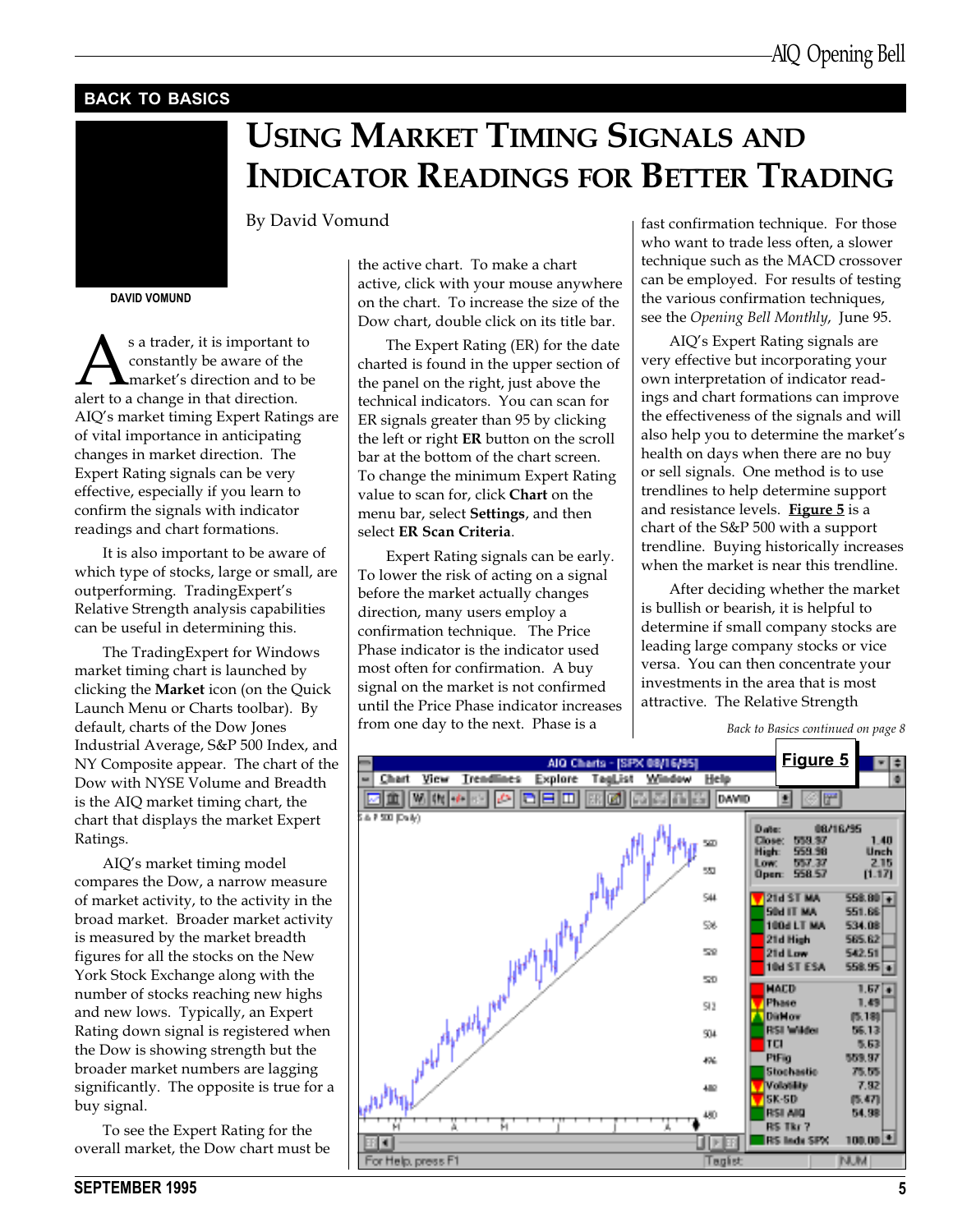### WINDOWS COMMENTARY



## HELPFUL TIPS: TRADINGEXPERT FOR WINDOWS

By Steve Hill

STEVE HILL

**M** any TradingExpert for Win-<br>dows users are becoming<br>configuring and organizing the new dows users are becoming increasingly proficient in program to suit their needs. This article discusses some of the areas where the program can be better utilized. Also included is a short discussion of the newly released Windows 95 and the impact this new version of Windows will have on TES for Windows.

### Browsing the Master Ticker List

While this feature is not automatically available in TradingExpert for Windows , there are a couple of approaches that can be adopted to make browsing the Master List easier. The first approach utilizes the feature which allows you to launch a Chart

a chart of the next stock in the Master List, press the ALT and TAB keys together which will return you to Data Manager. Highlight the next stock and



|                 |      |               |                        |              |                                                    |                | Figure 7 -- |   |
|-----------------|------|---------------|------------------------|--------------|----------------------------------------------------|----------------|-------------|---|
|                 |      |               |                        |              | AIO Data Manager                                   |                |             |   |
| lanaoer         | List | Ticker        |                        | USES         | Help                                               |                |             |   |
|                 | D W  | <b>NASTER</b> |                        |              | 旧居前<br>회<br>eri                                    |                |             |   |
|                 |      |               |                        | AAFL         | Apple Computers Inc.<br><b>Diart Tickeriel</b>     | Stock          | 09/22/30    |   |
| 飍               |      |               | AB                     |              | Alex Brown Inc.                                    | Stack          | 08/22/95    |   |
| <b>ABS</b>      |      |               |                        | ABCR         | A.B.C.Rail Products Corp.                          | Stock<br>Stack | 09/22/35    |   |
| > ABT           |      |               |                        |              | Aldoorne Freight Corp.                             |                |             |   |
| <b>&gt; ABX</b> |      |               |                        | 点刷石          | American Bankers Insurance Elio                    | Stock:         | 09/22/95    |   |
| ACAD            |      |               |                        | ABK          | Anbec Inc.                                         | Stack          | 08/22/95    |   |
| ACDOB           |      |               |                        | ABS          | Albertsons Inc.                                    | Stock          | 09/22/95    |   |
| > ACK           |      |               |                        | ABT          | Abbot Laboratories                                 | Stack          | 08/22/95    |   |
| <b>ADI</b>      |      |               |                        | ARK          | American Banick Res                                | Stock          | 09/22/95    |   |
| > ADM           |      |               |                        | <b>ACAD</b>  | Autodesk Inc.                                      | Stack          | 08/22/95    |   |
| <b>AEP</b>      |      |               |                        | <b>AEAT</b>  | Aactoo Inc.                                        | Stock          | 08/22/95    |   |
| >AET            |      |               |                        | ADCC         | ACCC <sub>pt</sub>                                 | Stack          | 08/22/95    |   |
| <b>AGC</b>      |      |               |                        | <b>ADCUB</b> | Adolph Cope Co of B                                | Stock          | 08/22/95    |   |
| > AGN           |      |               |                        | <b>ADCS</b>  | Accept Health Marketing                            | Stack          | 08/22/95    |   |
| <b>AGPEA</b>    |      |               |                        | ADK.         | Amstrong Wold Industries                           | Stock          | 08/22/95    |   |
| >AHC            |      |               |                        | ADME         | Azme Metabling                                     | Stack          | 08/22/95    |   |
| ина (           |      |               |                        | <b>ADV</b>   | Alberto Culver Do                                  | Stock          | 08/22/95    |   |
| <b>AHP</b>      |      |               |                        | ADBE         | Adobe Systems Inc.                                 | Stack          | 08/22/95    |   |
| > 46            |      |               |                        | <b>ADCT</b>  | A.D. E. Telecommunications                         | Stock          | 09/22/95    |   |
| >AIT            |      |               |                        | ADHC         | Advantage Health Corp.                             | Stack.         | 08/22/95    |   |
| 風               |      |               |                        | ADI.         | Analog Devices                                     | Stock:         | 09/22/95    |   |
| <b>ALD</b>      |      |               |                        | ADM          | Archer Daniels Midland                             | Stack          | 08/22/95    |   |
| <b>TAMA</b>     |      |               |                        | <b>ADPT</b>  | Adapted Inc.                                       | Stock:         | 09/22/95    |   |
| > ANB           |      |               |                        | <b>ADVNA</b> | Advanta Corp CIA                                   | Stack.         | 08/22/95    |   |
| <b>SAMD</b>     |      |               |                        | <b>ADVMB</b> | Advanta Corp CIB                                   | Stock          | 09/22/95    |   |
| <b>ANGN</b>     |      |               |                        | AEC          | Annociated Extates Rity                            | Stack          | 08/22/95    |   |
| > дын           |      |               |                        | AFIC         | Air Express Inti Corp.                             | Stock:         | 09/22/95    |   |
| AMP             |      |               |                        | AEP          | American Electric Power                            | Stack          | 08/22/95    |   |
|                 |      | W             | $\left  \cdot \right $ |              |                                                    |                |             | ≖ |
|                 |      |               |                        |              |                                                    |                |             |   |
|                 |      |               |                        |              | hart the selected ticker's) in Master Ticker List. |                |             |   |

click on the Chart Ticker toolbar button to repeat the process.

If you wish to chart more than one Ticker from the Data Manager, hold down your CTRL key and with this key depressed click and highlight the stocks you wish to chart (up to a maximum of 12). Again, click on the Chart Ticker toolbar button. All the highlighted tickers will be charted (Figures 7 and 8). To delete the Control Panel and expand the charts, press the F10 function key.

A second method for browsing charts, is to create a list containing all of the tickers in the Master List. This can be accomplished fairly quickly by the following method:

1. In Data Manager, select New from the List menu, and create a new list.

2. Next, highlight a group of tickers so that you can move them into your new list. We previously discussed how to use the CTRL key and the mouse to highlight multiple tickers. While this method could be used to highlight a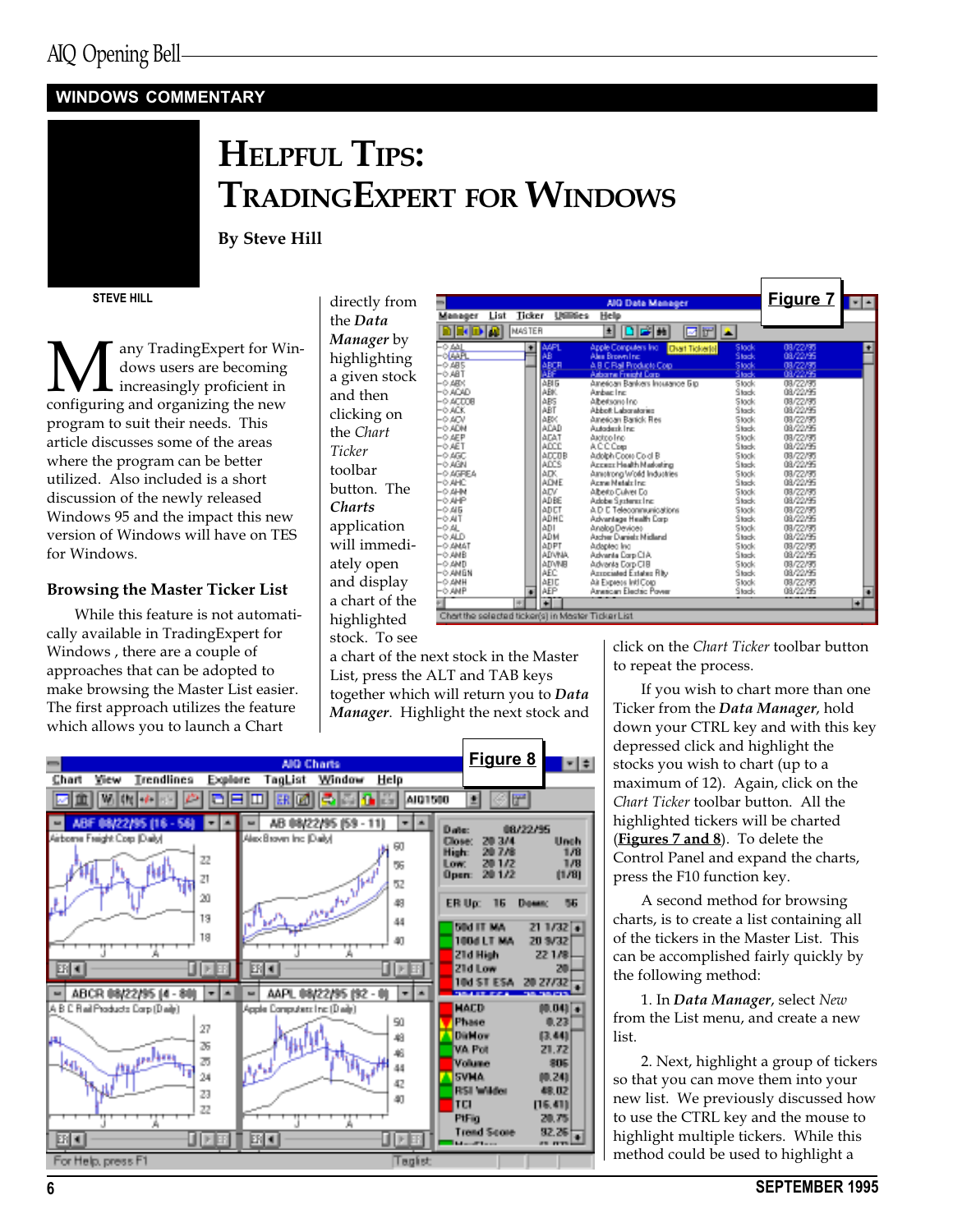### WINDOWS COMMENTARY continued . . .

large number of tickers, it would be time consuming to do so. There is a quicker way to highlight whole blocks of tickers (up to 120 tickers at a time).

a) Click on the first symbol in your Master List.

b) Press your PGDN key on your keyboard twice, the screen will move down in the Master List.

c) Hold down the SHIFT key and click on the last ticker displayed on the screen. All the Tickers from the first ticker highlighted to the last ticker selected will be 'blocked' (Figure 9).

3. From the List menu, select Insert Ticker(s). The dialog box that appears will confirm that you wish to add the highlighted tickers into this list.

4. Click OK and these tickers will be added to the list.

5. Repeat this process for the next block of tickers in the Master List.

Note: Before inserting the second and subsequent blocks of tickers, make sure that the list root is highlighted in the List Window. (For example, in **Figure 9**, the root name MASTER must be highlighted each time).



Explore List area within Charts,

With this list selected in the

|                    |                     | AIO Data Manager               |       | <u>Figure 9</u> | ▬ |
|--------------------|---------------------|--------------------------------|-------|-----------------|---|
| Manager<br>List    | Ticker<br>Utilities | Help                           |       |                 |   |
|                    | <b>NASTER</b>       |                                |       |                 |   |
| la.                |                     | 日本語<br>회                       | ØM    |                 |   |
| <b>MASTER</b>      |                     | <b>Healthcale Conpare Colo</b> | Stock | 08/22/          |   |
| $-0.441$           |                     | Health Case Poly Inve          | Stack | 08/22/95        |   |
| -0.44円             |                     | Health Care & Retirement       | Stock | 09/22/95        |   |
| $-0.485$           |                     | Hanse Depot Inc.               | Stack | 08/22/95        |   |
| $-0.481$           |                     | Harley Davidson Inc.           | Stock | 08/22/30        |   |
| $-0.48\%$          |                     | Handenan Co Del                | Stack | 08/22/95        |   |
| $-0.4040$          |                     | <b>Hills Stores Co.</b>        | Stock | 08/22/30        |   |
| $-0.40008$         |                     | Helix Technology Corp.         | Stack | 08/22/95        |   |
| $-0.408$           |                     | Hartalv's Eintertainment       | Stock | 09/22/95        |   |
| HO ACV             |                     | Hudron Foods Inc cl A          | Stack | 08/22/95        |   |
| $-0.40M$           |                     | Hospitality Franchis Sys-      | Stock | 09/22/95        |   |
| -0 AEP             | <b>668</b>          | <b>Hagger Cost</b>             | Stack | 08/22/95        |   |
| $-0.45T$           |                     | Horizon Healthcare Corp.       | Stock | 09/22/90        |   |
| -0 AGC             |                     | Household International        | Stack | 08/22/95        |   |
| $-0.4694$          |                     | <b>Hillswein Corp.</b>         | Stock | 09/22/95        |   |
| -0 AGPEA           |                     | Hang Kang Telecan Adr          | Stack | 08/22/95        |   |
| $-0.4$ HC          |                     | <b>Hilton Hotels Corp.</b>     | Stock | 09/22/95        |   |
| 一つ 斗か              | 4 WW                | <b>Hallywood Entertainment</b> | Stack | 08/22/95        |   |
| -0 AHP             |                     | Homestake Mining Eq.           | Stock | 09/72/95        |   |
| $-0.46$            | 444                 | Health Mont Argoc cl A         | Stack | 08/22/95        |   |
| $-0.41$            | <b>MIS</b>          | Honecare Management Inc.       | Stock | 09/22/95        |   |
| $-0.41$            | <b>BUN</b>          | Horace Mann Educators          | Stack | 08/22/95        |   |
| $-0$ ALD           |                     | Helig Meyers Co.               | Stock | 09/22/95        |   |
| -0 ANAT            |                     | Henric H.J. Company            | Stack | 08/22/95        |   |
| -0 ANB             |                     | Hologic                        | Stock | 03/22/35        |   |
| -0 AND             |                     | <b>Hanewelling</b>             | Stack |                 |   |
| $-0.4M5N$          |                     | Hon Industries Inc.            | Stock | 19.7225         |   |
| -0 ANH             |                     | Houston Industries Inc.        | Stack |                 |   |
|                    | च                   |                                |       |                 | ≖ |
| For Help, press F1 |                     |                                |       |                 |   |

you will be able to explore the Master Ticker List at will by simply clicking on the Explore arrows or selecting tickers from the Explore window (**Figure**  $10$ ).

Windows 95 and WINTES

Windows 95 is here. During

the beta testing of TradingExpert for Windows and since its release, the program has been tested on the new Microsoft Windows platform. The only documented problem under Windows 95 occurs in exiting the Reports application. An error message is captured by Windows 95 which reports an illegal operation. This error has no effect on WINTES operations in Windows 95 (at the current time we believe the error is a Microsoft Access issue).

The only other issue likely to affect AIQ after installing Windows 95 is registration. If you receive a Corrupted Registration error, it may be necessary to reinstall TradingExpert for Windows using the Custom Install and Install Program Files Only. You will then require a new key number.  $\blacksquare$ 

### By David Vomund

**There were no market timing buy or**  $\perp$  sell signals since last month's newsletter (as of August 24, 1995). The Dow is now below our July 19 sell signal but that is the only major average that is lower. We've seen an important shift toward an outperformance in small company stocks. As of this writing, the Dow is 3.2% below its all-time high but the Russell 2000 is only 0.4% below its all-time high. This is very different than the first half of

the year when the large-cap stocks led the way. During the first half of the year, only 14% of all equity funds outperformed the S&P 500. With the broader markets outperforming, it will become easier to outperform the market.

MARKET REVIEW

Last month, we suggested the market may be entering a trading range. The signs of a trading range still exist. The market timing model is on a sell signal but there are more stocks giving buy signals than sell signals.

Also, the ADX/ADXR indicator continues to fall, pointing to a trendless market.

In a case of "buy the rumor and sell the fact," Microsoft released its Windows 95 to much fanfare but technology stocks fell. Technology stocks are the focus of the press but the financial related groups have advanced nicely and currently dominate the top of the Daily Group Analysis report.  $\blacksquare$